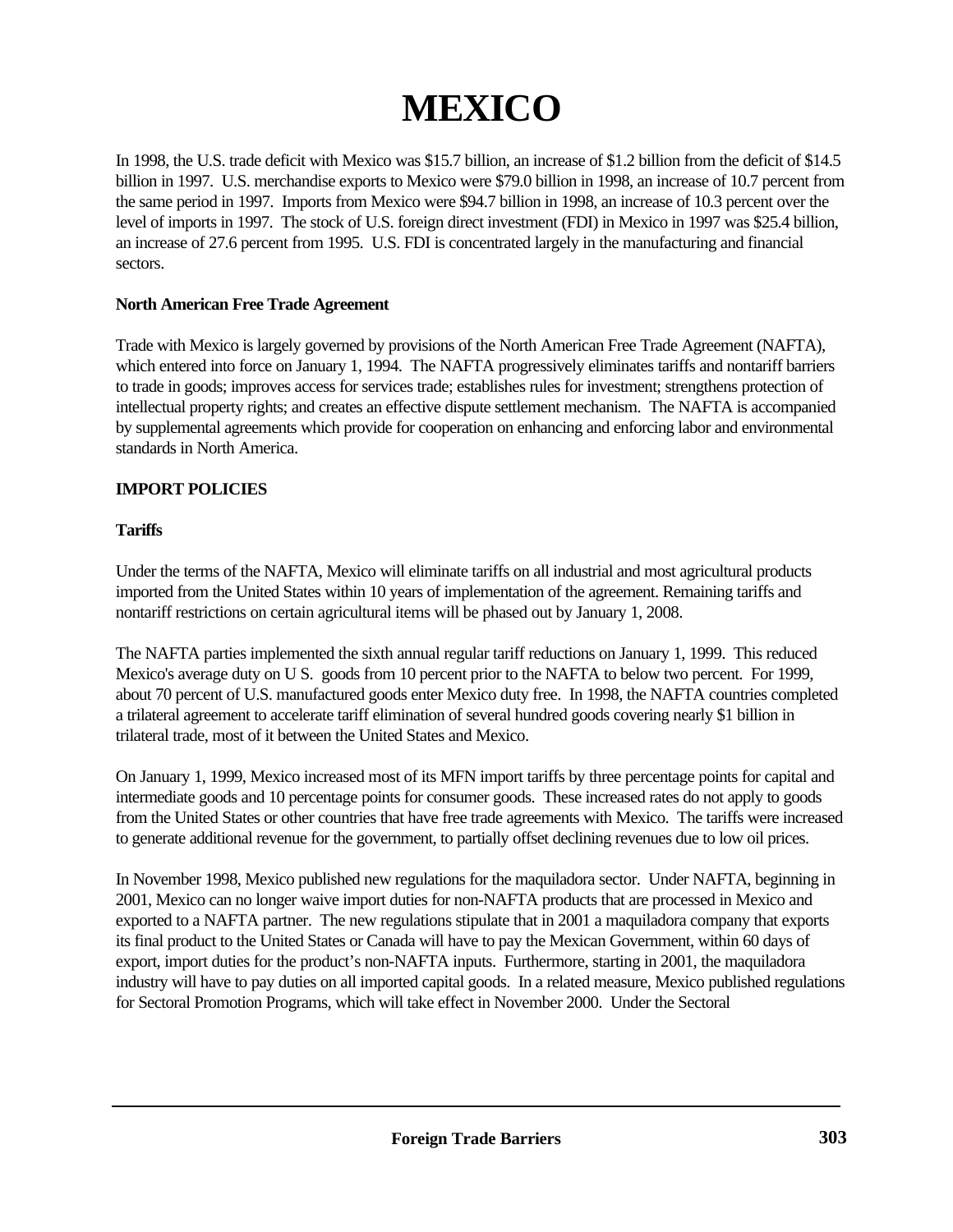Promotion Programs, manufacturers of certain electronic and electric products will be able to import specified inputs at reduced MFN rates. The reduced import duties will be available to all manufacturers, not just exporters, but will not be available to other importers, such as retailers. The United States is reviewing these new regulations.

## **Antidumping Actions**

Mexico is a frequent user of anti-dumping measures. The United States has raised its concerns regarding the Mexican Government's application of antidumping measures on U.S. exports of high fructose corn syrup (HFCS). The U.S. Government held WTO consultations with Mexico regarding its final antidumping measure on HFCS in June 1998. A dispute settlement panel was established by the World Trade Organization on 25 November 1998. U.S. exporters are challenging Mexico's measure under the Chapter 19 provisions of the NAFTA. U.S. HFCS exporters also filed a Section 301 petition with USTR on March 25, 1998, alleging that the policies and practices of the Government of Mexico are unreasonable and deny fair and equitable market opportunities for U.S. exporters. USTR accepted the petition on May 15, 1998. The investigation must be concluded within 12 months of initiation.

Other important U.S. products which were targeted by Mexican anti-dumping actions in 1998 included U.S. bond paper, apples, hogs for slaughter, and cattle, beef and beef offal. For apples, after imposition of preliminary antidumping margins that effectively stopped trade, the case was settled in May 1998 by a suspension agreement which set minimum mandatory prices for U.S. red and golden delicious apples. In the hog and beef/cattle cases, the Secretariat of Commerce and Industrial Development (SECOFI) announced on October 21, 1998 that it had initiated investigations of both cases, but no final decision has yet been announced.

U.S. exporters have also complained about anti-dumping orders on steel products, notably the expansion of a prior order to cover certain zinc-iron coated carbon steel.

# **Administrative Procedures and Customs**

U.S. exporters continue to register complaints about certain aspects of Mexican customs administration, including the lack of sufficient prior notification of procedural changes, inconsistent interpretation of regulatory requirements for imports at different border posts, new requirements that particular goods may enter only through certain ports, and discriminatory and capricious enforcement of Mexican standards and labeling rules. Complications and confusions have occasionally resulted in the application of harsh penalties for technical customs law violations committed as a result of simple mistakes rather than an attempt to evade Mexican customs rules. Agricultural exporters note that Mexican inspection and clearance procedures for some agriculture goods are long, burdensome, non-transparent, and unreliable. The Customs Reform Law that came into effect in April 1996 gave Mexican customs authorities the right to act in cases of suspected violations of intellectual property rights; however, they do not have the authority to seize goods on their own initiative. Several U.S. exporters have voiced concerns about border procedures in this area.

Mexico implemented a reference price system for certain imports in 1994, and has continued to expand the number of goods subject to reference prices. Through 1998, a company could import products at prices below the reference price by posting a bond until the exporter confirmed its invoice price. However, in April 1999, Mexico will require that an importer deposit, for at least six months, a cash payment covering the difference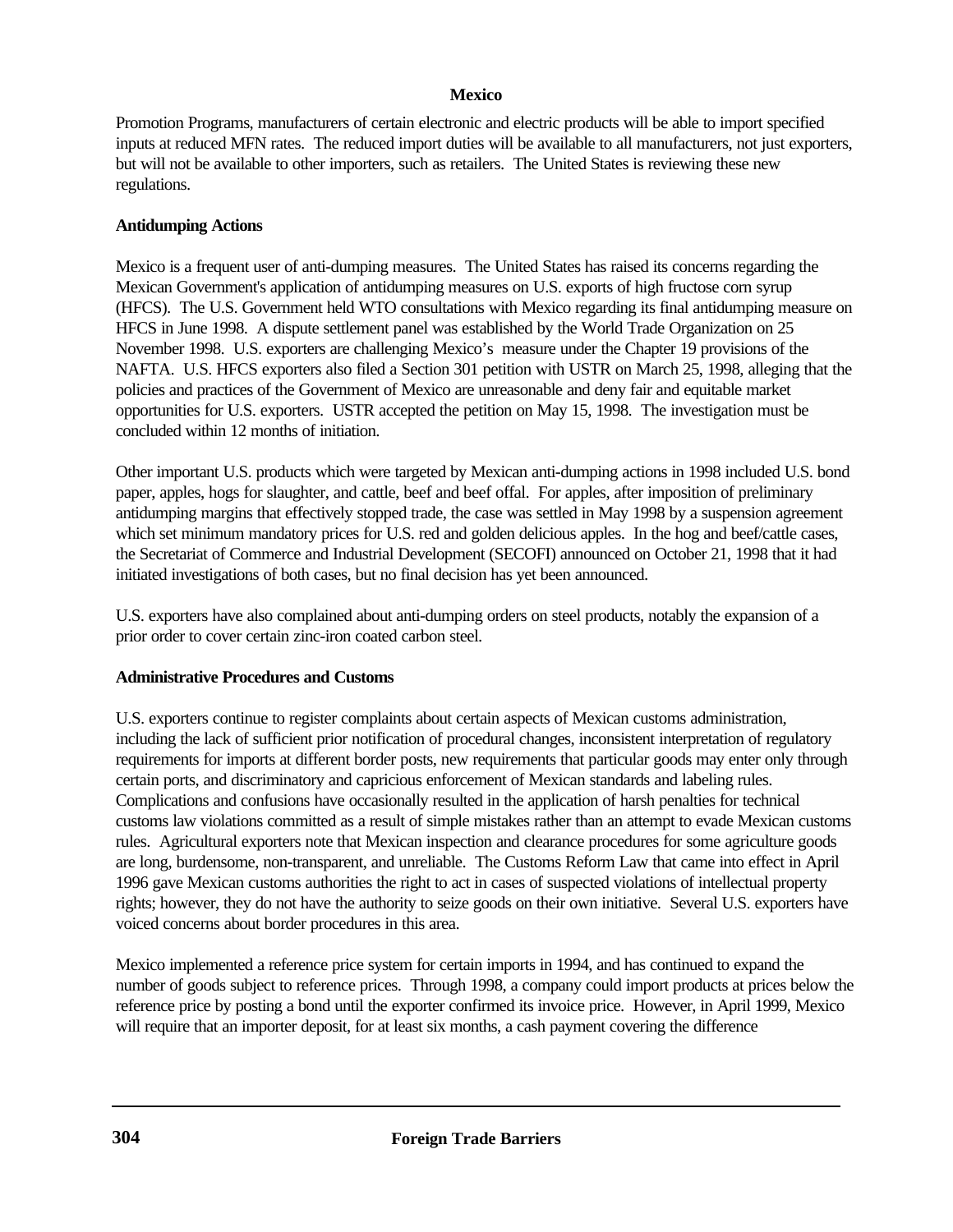between the invoice and reference price. In 1998 Mexico implemented a preshipment-inspection requirement

for sensitive products from certain countries. U.S. origin goods are subject to the reference price system, but not the preshipment-inspection requirement. The United States is reviewing Mexico's reference price system.

For certain sensitive processed foods, the Secretariat of Health administers an import authorization program which requires that, prior to importation, all documents pertaining to the transaction, i.e. invoice, bills of lading, etc., be presented as originals at the Secretariat of Health's central offices in Mexico City. The U.S. raised this issue at the NAFTA sanitary and phytosanitary (SPS) meeting in November 1998, because it adds unnecessary costs and delays to the import process. For live U.S. pigs for slaughter, Mexican producers stopped imports by blockading crossing points in December 1998. The Government finally succeeded in convincing the farmers to end the blockade. However, the Secretariat of Agriculture responded by reducing the number of hog shipments it would inspect by about a third.

The United States has sought to harmonize the personal duty exemption limits for tourists returning from a NAFTA country. For the United States, the limit is \$200 per crossing, with one \$400 entry allowed each 30 day period. Mexico's per-crossing limit is \$50 for land crossing or \$300 for air/sea crossings. Mexico also provides a monthly limit of \$400 per person in goods for personal use by border residents and permits pooling by family members. In 1998, Mexico began providing new electronic Personal Exemption Cards for border residents. These cards should promote the use of the personal duty exemptions and streamline customs clearance for returning residents. Mexico expects the system to be implemented at all ports in early 1999.

# **Safeguard Action**

On August 1, 1996, the U.S. International Trade Commission (USITC) determined that pursuant to Section 202 of the Trade Act, broom corn brooms were being imported into the United States in such increased quantities as to be a substantial cause of serious industry to the U.S. broom corn broom industry and that, pursuant to Section 311 of the NAFTA Implementation Act, imports of broom corn brooms produced in Mexico accounted for a substantial share of total imports of such brooms and contributed importantly to the serious injury caused by such imports. Under a global safeguard action, on November 28, 1996, the President proclaimed tariff relief for three years on imports of two categories of broom corn brooms. In response, on December 12, 1996, Mexico retaliated against the U.S. safeguard action by increasing preferential import duties on eight U.S. products (fructose, wine, wine coolers, brandy, Tennessee whiskey, notebooks, flat glass and wooden furniture). The United States believes that Mexico's retaliation was excessive in that its action penalized U.S. exports to a greater extent than the U.S. action affected Mexican broom exports. The United States therefore requested consultations under the dispute settlement provision of the NAFTA concerning Mexico's retaliatory actions. In turn, Mexico requested the establishment of a NAFTA Chapter 20 dispute panel to review the U.S. broom corn brooms safeguard action. The final report of the panel was released on February 11, 1998, with a finding in favor of Mexico based on a technical flaw in the United States' injury determination. Based on a subsequent USITC review of the adjustment efforts of the domestic broom corn broom industry, the President issued a Proclamation on December 3, 1998, nullifying the safeguard action. Mexico lifted its retaliatory measures on January 1, 1999.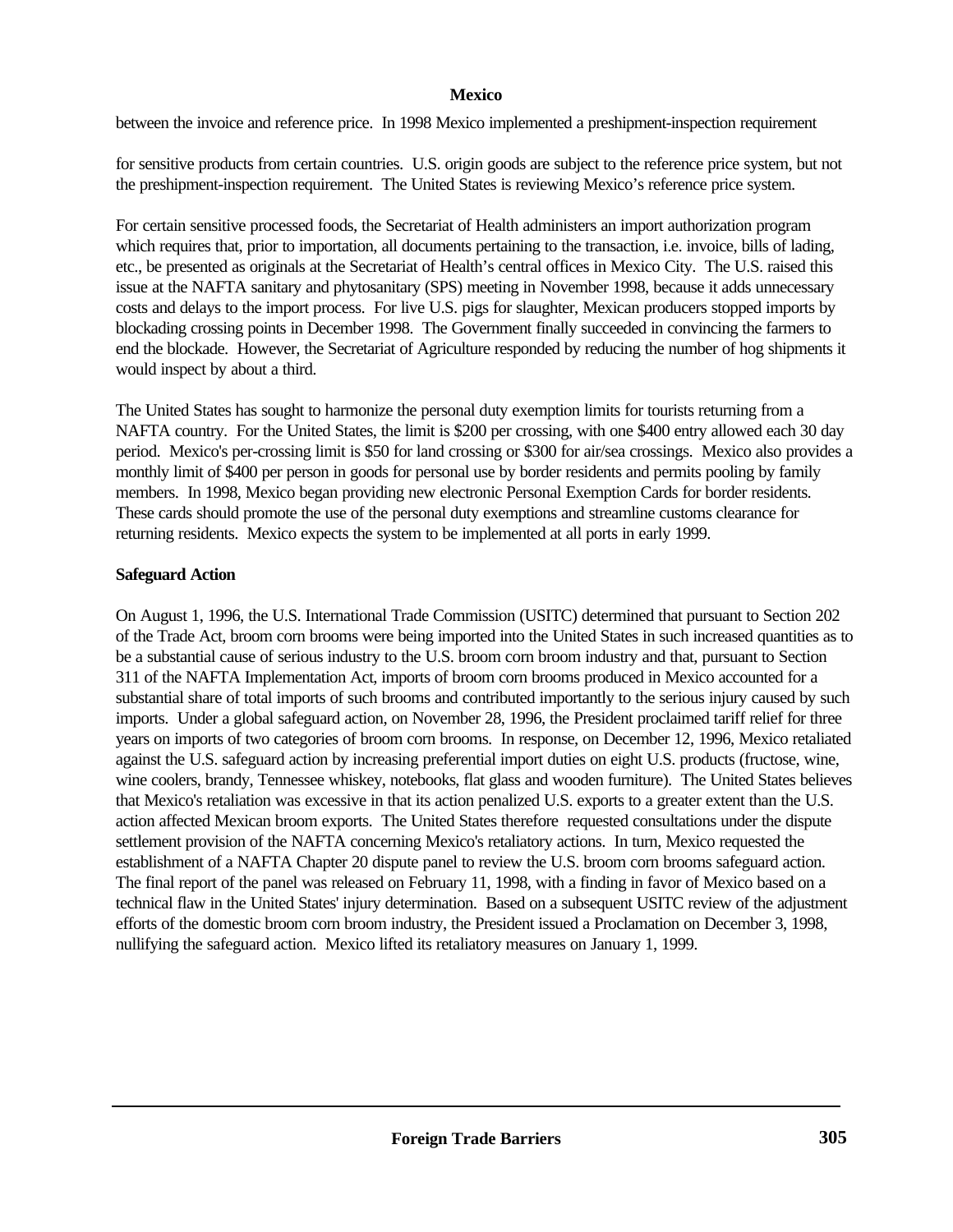## **STANDARDS, TESTING, LABELING AND CERTIFICATION**

## **Sanitary and Phytosanitary Standards**

Mexican sanitary and phytosanitary standards have created barriers to exports of certain U.S. agricultural goods, including grains, potatoes, apples, stone fruit, Florida citrus and meat. However, the NAFTA Sanitary and Phytosanitary Measures Committee resolved SPS issues surrounding citrus from Arizona and cherries, and the U.S. Government maintains an ongoing dialogue in the Committee to resolve other issues. In addition to productspecific rules, the Mexican process for establishing 'emergency' phytosanitary standards has disrupted trade, since such 'emergencies' do not follow the normal rule-making and notification process, which includes public comment periods. The United States remains concerned about the far-reaching extent of some sanitary and phytosanitary import regulations, such as those for grains and meat. This includes, in particular, a new animal health standard for imported poultry products which will be implemented in early 1999. Procedural requirements regarding SPS inspections at the Port-of-Entry often do not reflect agreements reached between U.S. Department of Agriculture (USDA) officials and their Mexican counterparts, resulting in unnecessary delays at the border, seaports, and airports.

#### **Conformity Assessment Procedures**

Mexico's Law on Metrology and Standardization mandates that products subject to technical regulations ("Normas Oficiales Mexicanas" (NOMs)) be certified by Mexico's Direccion General de Normas (DGN) or an authorized independent certification body. Until 1998, only Mexican entities could qualify for recognition as competent to perform conformity assessment. The requirement to perform testing in Mexico-based laboratories has added cost and uncertainties for U.S. suppliers. Particular difficulty was experienced in sectors where Mexican technical capability is non-existent or insufficient to meet the demand, or where that capability resides solely in the laboratories of competing manufacturers. On January 1, 1998, Mexico's NAFTA obligation to accredit or otherwise recognize U.S. and Canadian bodies no less favorably than Mexican entities took effect. However, as of March 1999, no U.S. conformity assessment body had been accredited in Mexico.

On May 20, 1997, Mexico published amendments to its Law on Metrology and Standardization which took effect on August 1, 1997. Among other things, the amendments foresee the privatization of SECOFI's accreditation program. In January 1999 the Mexican Government authorized the private sector Mexican Accreditation Entity to provide accreditation services for the range of conformity assessment activities.

On October 24, 1997, SECOFI published revisions to its product certification procedures for the mandatory standards under its authority. Under the previous policies, a foreign manufacturer could not directly obtain any form of certification for its product. Instead, each importer of the same product had to submit the product for testing and certification, regardless of whether or not a certification had already been obtained by another importer. On the other hand, Mexican manufacturers can simply submit products for evaluation and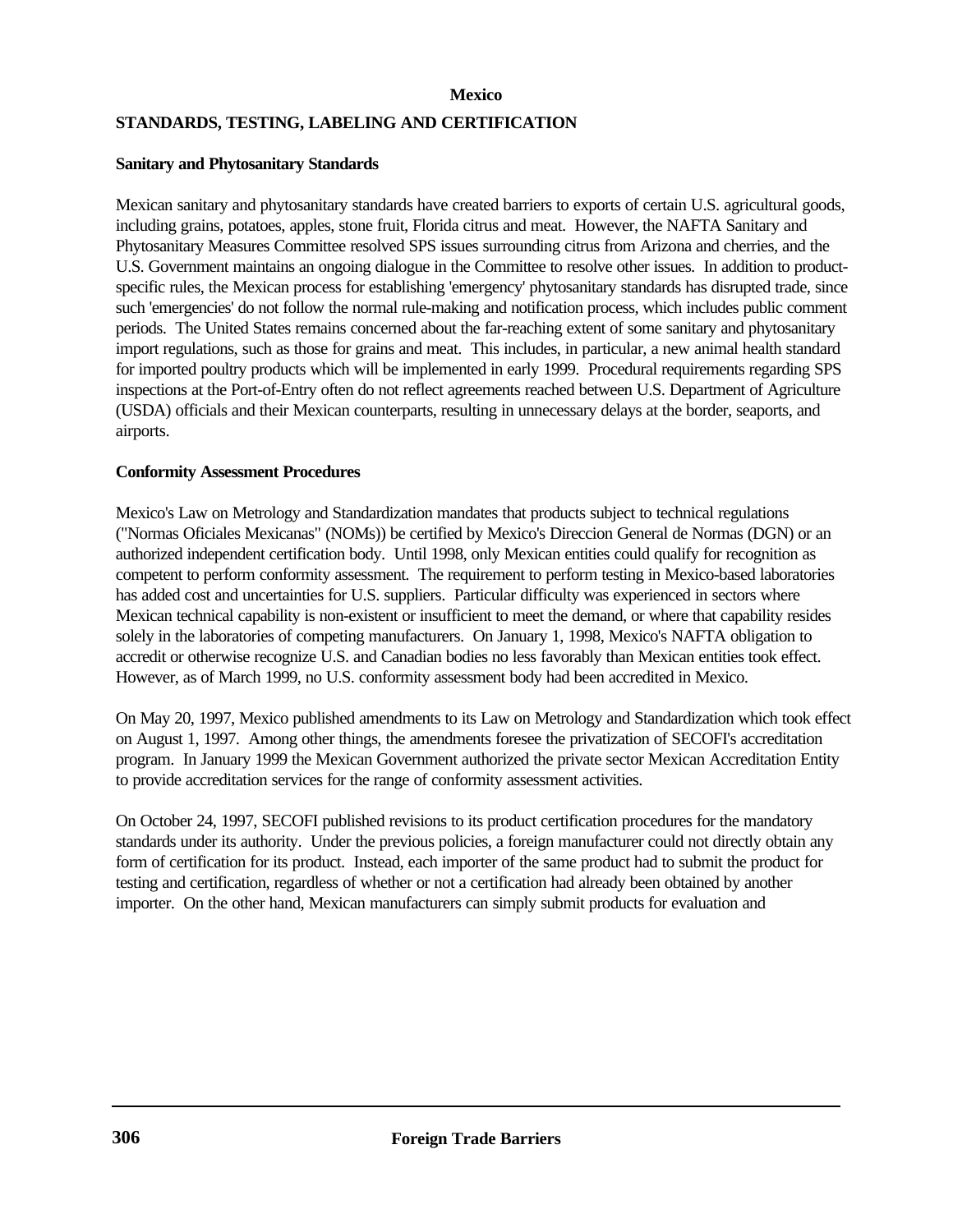certification on a periodic basis to obtain product certification, and then they can distribute the product for sale throughout the country. The inability of foreign manufacturers to obtain a certification with the same ease that Mexican manufacturers can obtain product certification has caused numerous problems and costs for U.S. exporters who frequently rely upon multiple importers, as well as for exporters who wish to change their importers or distributors.

Under the revised procedures, foreign manufacturers can obtain a "product ruling" (dictamen) for a product based upon the definition of a product family, which can be used by each importer of the product to obtain the product certification. However, this dictamen can only be obtained by a foreign manufacturer if it obtains quality system registration to ISO 9000 criteria from an accredited Mexican quality system registrar. A provision exists for accepting a quality system registration by a foreign organization, but only if a mutual recognition agreement exists between the organizations. It appears likely that this option provided to foreign manufacturers will only be advantageous to a very small number of manufacturers, forcing most importers to continue obtaining separate product certifications for the same products from the same manufacturers.

## **Labeling Requirements**

Changes in Mexico's mandatory labeling requirements have been the subject of frequent discussions, both bilaterally and within the NAFTA Committee on Standards Related Measures. In particular, implementation of NOM-050 and NOM-051 on labeling of consumer products and prepackaged foods and non-alcoholic beverages, respectively, affects a broad range of industries. The difficulty and the costs that companies have experienced in complying with the new labeling standards have, in some cases, disrupted their exports to Mexico or caused them to reduce the number of products they export to Mexico.

# **GOVERNMENT PROCUREMENT**

Although Mexico had agreed under the NAFTA to complete its list of services excluded from NAFTA coverage by July 1, 1995, the United States and Canada continue to work to reduce Mexico's overly-extensive draft list.

Under the NAFTA, government procurements which are subject to NAFTA provisions must be open for a minimum time period consistent with Article 1012, and that allows companies to make meaningful submissions. Generally, the period for the receipt of tenders is to be no less than 40 days from the date of publication of an RFP. Many Mexican procurements are not complying with the 40 day requirement. The Department of Commerce has received complaints from private industry, especially manufacturers of high-tech equipment, that the short deadlines do not allow sufficient time to prepare responsive bids. The United States has joined the Government of Canada in seeking clarification on this issue within the NAFTA context, and is currently waiting for the Government of Mexico to issue a response.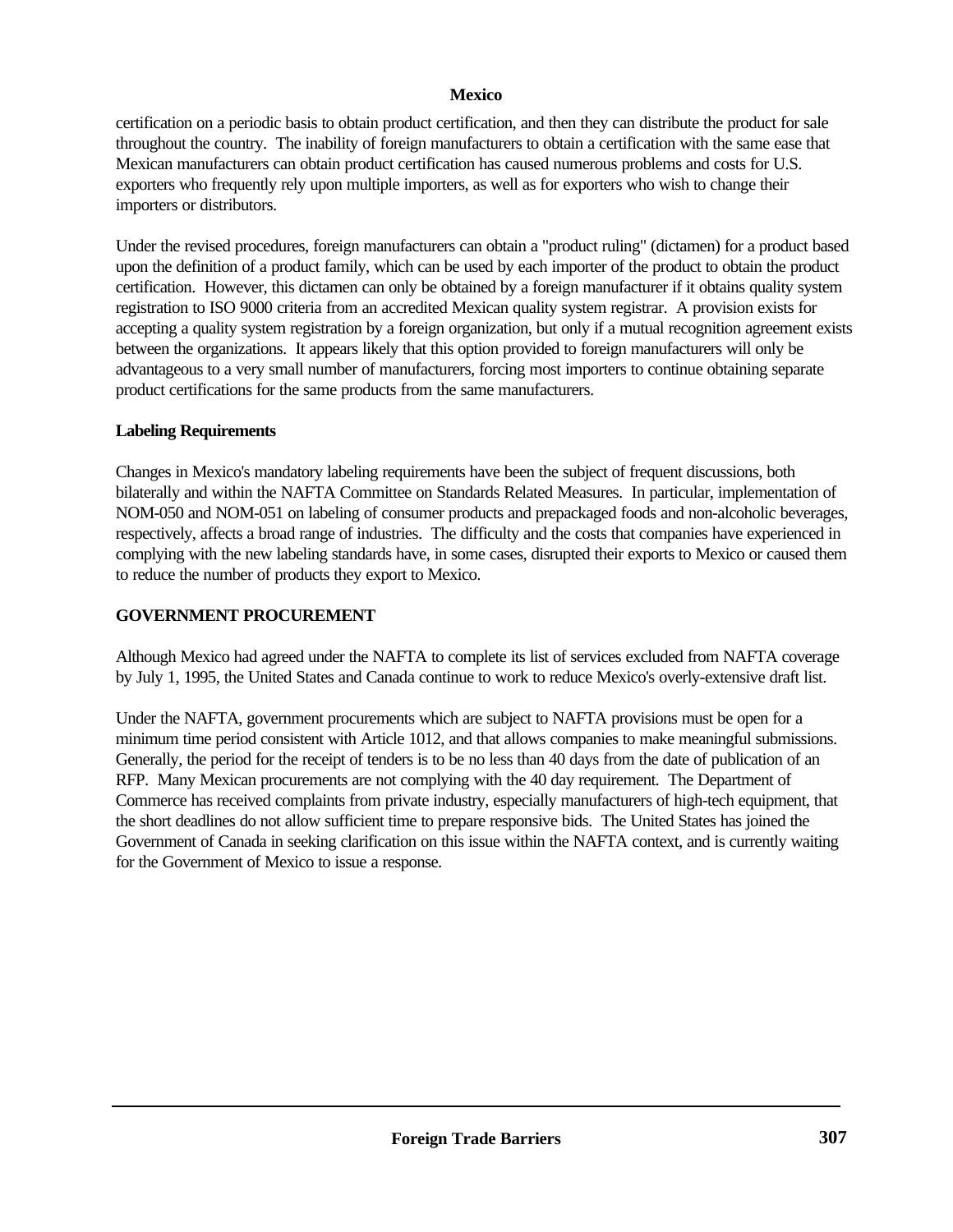# **LACK OF INTELLECTUAL PROPERTY PROTECTION**

Under the NAFTA and the WTO, Mexico is obligated to implement and enforce a very high level of intellectual property rights (IPR) protection. Notable achievements include issuing regulations in May 1998 implementing the 1996 copyright law, and announcement by the Government of Mexico on November 11, 1998, of an anti-piracy campaign.

The number of search and seizure actions undertaken by the PGR (Mexican federal Attorney General's office) in 1998 increased, but prosecution of IPR crimes remains uneven. Mexico and the United States in 1996 created a bilateral working group on IPR to discuss enforcement and other matters. The group did not meet in 1998. The United States is prepared to re-engage in meaningful discussions.

# **Copyright**

The Government of Mexico passed a copyright law on December 24, 1996, which addressed a number of inadequacies in the former law. The new law substantially increased protection for computer programs, textile designs and several other types of copyrighted material. Criminal penalties in several areas were increased, and some administrative procedures were introduced as well. The legislation, while meeting many of Mexico's obligations under the NAFTA and TRIPs, fell short in significant areas, including criminal penalties. However, subsequent modification of the law brought commercial piracy of sound recordings under coverage of criminal law. While the newest law appears to provide a satisfactory legal framework, in practice, criminal penalties have been infrequent and mild. In November, 1998, the Mexican administration submitted a proposal to the Mexican Congress to increase criminal penalties for certain copyright and trademark violations, and to reclassify copyright and trademark piracy as a felony (delito grave).

Copyright piracy remains a major problem in Mexico, with U.S. industry loss estimates continuing to increase. Pirated sound recordings and video cassettes are readily available throughout Mexico. The International Intellectual Property Association (IIPA) estimates that trade losses due to copyright piracy in Mexico in 1997 totaled \$469 million. The U.S. copyright industry notes that in spite of numerous raids by legal authorities and extensive confiscation of pirated material (for example a January 1998 raid netted 30,000 pirated video cassettes), few convictions have resulted, and in no instance has a pirate served a jail sentence.

# **Patents and Trademarks**

Patents and trademarks are under the jurisdiction of the Mexican Institute of Industrial Property (IMPI), a freestanding body. An increasing number of raids have been conducted in recent years, and use of administrative remedies are increasingly useful to U.S. trademark owners. Nonetheless, many U.S. trademark holders have encountered difficulties in enjoining former subsidiaries and franchisees from using their trademarks. U.S. firms have reported experiencing difficulty in enforcing their trademark rights when a Mexican entity has registered them, even when registration was under a different category. These anecdotal reports indicate problems are occurring, but not on a large scale.

# **Plant Varieties**

In 1996, as required by the NAFTA, the Mexican Government approved the Plant Varieties Protection Act, and in August 1997 acceded to the international convention for the protection of new varieties of plants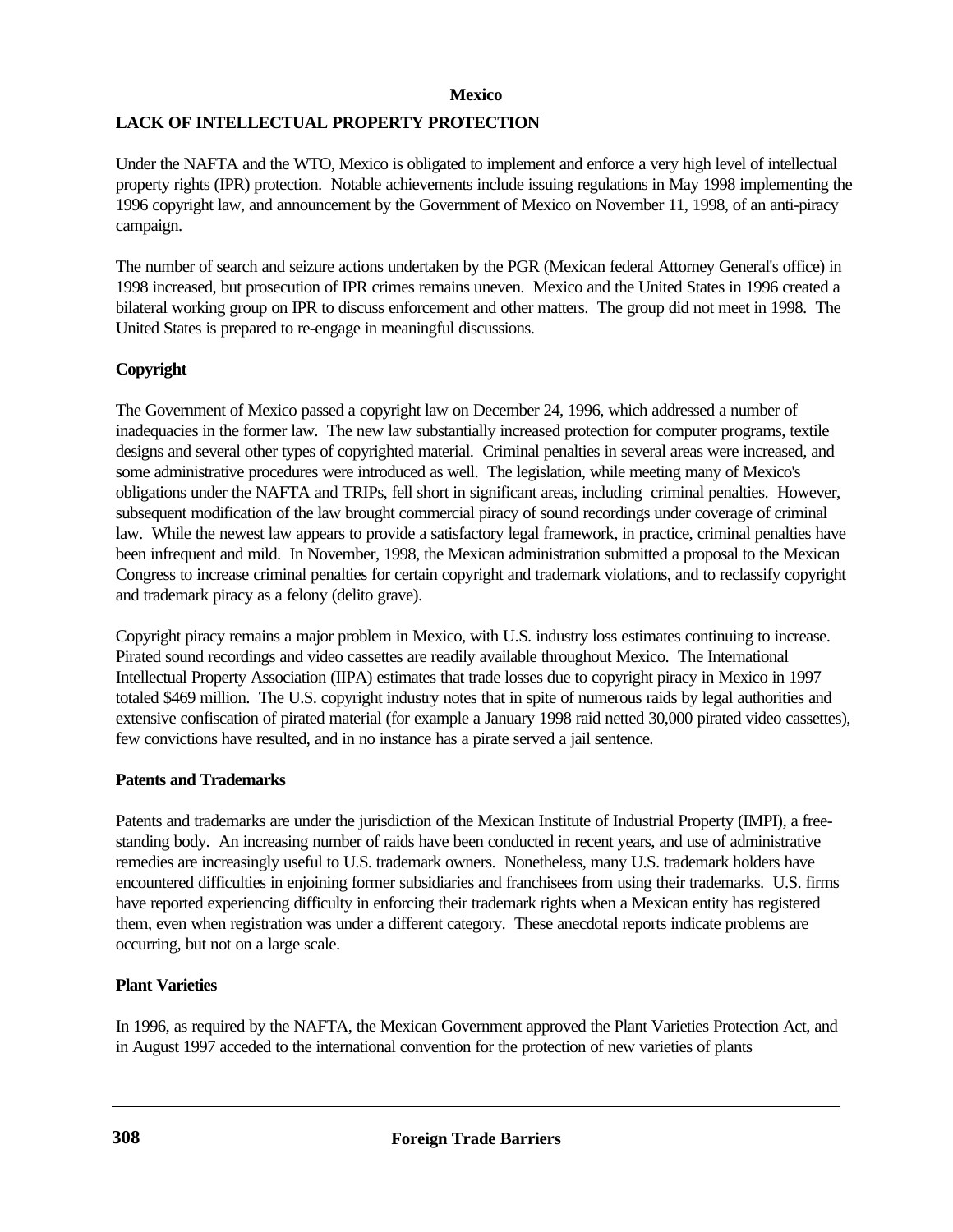(UPOV). Implementing regulations are still pending, however. The NAFTA also required Mexico to begin accepting, on January 1, 1994, applications from plant breeders for varieties in all plant genera, and to promptly grant protection. On September 24, 1998, Mexico published its implementing regulation which requires that plant varieties new to Mexico must be registered with both the National Plant Variety Registry and the National Seed Certification and Inspection Service.

## **Border Enforcement**

NAFTA article 1718 required Mexico to have adopted by December 1995, procedures to allow U.S. rights holders to request that Mexican customs authorities suspend release of goods with counterfeit trademarks or pirated copyright goods. In December 1995, Mexico's customs law was amended to grant its customs service authority to detain infringing products. Several U.S. firms have complained that the procedure for obtaining protection via Mexican customs authorities is complicated, for a variety of reasons, including the fact that Mexican law does not recognize its customs service as an authority competent to decide infringement issues. Intellectual property rights owners seeking to use customs resources to prevent importation of infringing goods must obtain, from a competent authority, an order which directs custom officials to detain the merchandise. Thus far, few companies have requested this type of action, but those which have report positive outcomes.

## **Film Dubbing**

In December 1992, Mexico promulgated film industry legislation that contained a troublesome provision against film dubbing. In particular, under the provision, only children's films and documentaries may use dubbing; all other films are restricted to using sub-titles. Because some viewers prefer dubbed films, however, this provision acts as a barrier to U.S. (English language) films. In January 1999 Mexico substantially revised the film law, but retained the dubbing restriction.

## **SERVICES BARRIERS**

## **Land Transportation Services**

U.S. express delivery firms are experiencing significant difficulties in receiving the national treatment that Mexico is obligated to provide to them under the NAFTA. Mexico has not yet granted full operating authority to U.S. firms in this sector. This issue has been the subject of bilateral consultations between the U.S. and Mexican Governments, including formal consultations at both the staff and ministerial level, pursuant to the dispute resolution procedures of Chapter 20 of the NAFTA.

## **Telecommunications**

Prior to implementation of the NAFTA, Mexico had taken steps to reform its telecommunications sector, including privatizing Telefonos de Mexico (Telmex), the national telephone company; liberating foreign investment rules in most telecommunications services; introducing competition in some telecommunications service sectors; and restructuring the sector's regulatory entities. Mexico implemented a new telecommunications law in June 1995 codifying many of these changes.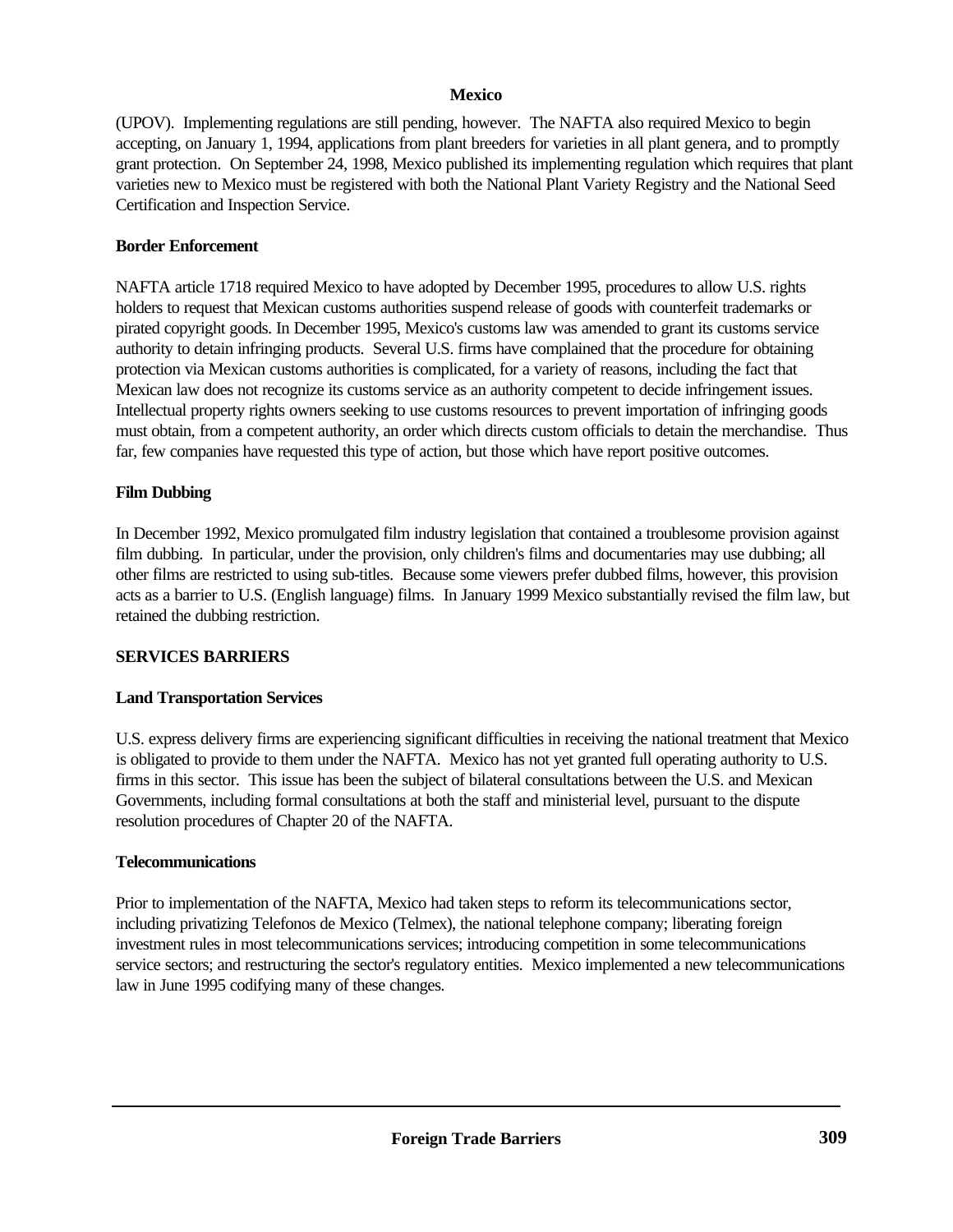Mexico ended Telmex's monopoly on the provision of commercial long-distance telecommunications services on August 10, 1996, and allowed long-distance competitors to interconnect to the public-switched network on January 1, 1997. A number of U.S. firms, in partnership with Mexican firms, are competing for Mexican residential and commercial long-distance subscribers. Mexico allows up to 49 percent foreign investment in telecommunications networks and services, including basic telecommunications. An exception is provided in Mexico's new telecommunications law that allows consideration of a higher limit for foreign investment in cellular services.

Under the WTO Agreement on basic telecommunications services, Mexico made market access and national treatment commitments on all basic telecommunication services. Mexico also adopted the pro-competitive regulatory commitments set forth in the Reference Paper associated with the WTO Agreement. Mexico, however, requires the use of Mexican infrastructure for provision of domestic satellite service until the year 2002 and it continues to restrict foreign ownership of all services (other than cellular) to 49 percent.

The NAFTA eliminated all investment and cross-border service restrictions in enhanced or value-added telecommunications services and private communications networks, most as of January 1, 1994. The remaining restrictions, limited to enhanced packet switching services and videotext, were eliminated on July 1, 1995.

There are several aspects of Mexico's regulation of its telecommunications market that inflate the cost of terminating international traffic in Mexico and exacerbate the long-standing problem of high settlement rates by preventing competitive forces from being brought to bear on these rates. (The settlement rate for U.S.-Mexico international traffic was more than 39 cents per minute in 1997, compared to U.S.-Canada rates of about 7 cents per minute. These high settlement rates resulted in outpayments to Mexico by U.S. carriers of 875 million dollars in 1996, and 750 million in 1997.

The Government of Mexico has given one carrier, Telmex, a de facto monopoly to negotiate settlement rates that prevents other Mexican carriers from negotiating lower rates. On January 1, 1999, Mexico removed a 58 percent surcharge on the settlement rate on inbound international traffic paid to Telmex. The Government of Mexico has stated that it is the internal policy of the Mexican Government not to permit resale, i.e., the reselling of the long distance public network in Mexico. In the absence of this policy, carriers could use "international simple resale," a form of resale using leased lines that are not subject to settlement rates. This policy reinforces Telmex's market dominance and seriously erodes the basis for effective competition in Mexico's telecommunications market. USTR is reviewing these and other aspects of Mexico's regulatory regime under section 1377 of the Omnibus Trade and Competitiveness Act of 1988. In the 1997 section 1377 review, USTR concluded that Mexico had satisfactorily established standards for terminal attachment equipment. In particular, U.S.-affiliated carriers remain dissatisfied by regulation of Mexico's domestic telecommunications market to prevent anti-competitive behavior and to assure fair interconnection. The Mexican Government still has not indicated when it will implement regulations to enable resale of domestic services. Licensing arrangements for earth station operators using U.S.-licensed satellites appear to be unduly cumbersome. We continue to monitor implementation of these standards in the NAFTA Telecommunications Standards Subcommittee.

## **INVESTMENT BARRIERS**

## **Ownership Reservations**

Mexico maintains state monopolies in a variety of sectors, including oil and gas exploration and development and basic petrochemicals, that effectively bar U.S. private investment. In addition, U.S. investment in border